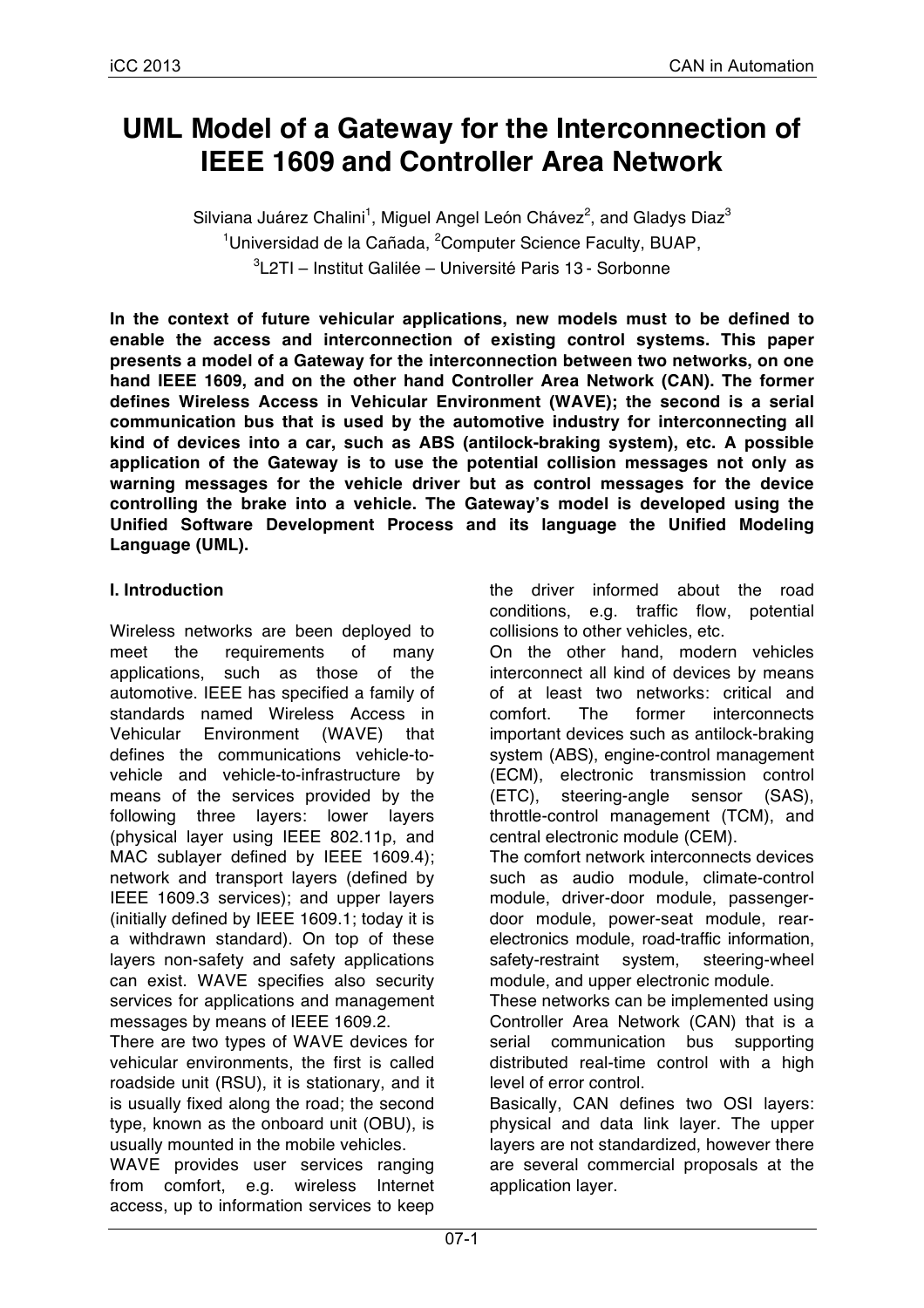This paper proposes a gateway, at the application layer, allowing the communication between a CAN node and IEEE 1609 OBU. A possible application of the gateway is to perform read and write operations between both networks for using the potential collision messages not only as warning messages for the vehicle driver but as control messages for the device controlling the brake into a vehicle. The variables and their values, as well as their processing to generate the potential collisions message are out of the scope of this paper.

The paper presents a model of the gateway using the Unified Software Development Process and its language the Unified Modeling Language (UML). The rest of the paper is organized as follows, section II presents CAN and its services; section III describes the family of IEEE 1609 standards. Section IV presents the analysis and design models of the gateway. Conclusions and future research work are drawn in section V.

### **II. CAN Architecture**

According to the ISO/OSI reference model, CAN [1, 2] defines the physical and data link layer, the last one divided in both Logical Link Control (LLC) sublayer and Medium Access Control (MAC) sublayer, version A of this standard named them object layer and transfer layer. Upper layers are not defined however there are several proposals such as CAL, CANopen, TT-CAN, DeviceNet, SDS, and CANKingdom. The services provided by each layer are briefly described next.

### *A. Physical Layer*

It defines signals transmission and therefore deals with the description of bit timing, bit encoding, and synchronization.

### *B. MAC sublayer*

It is responsible for message framing, arbitration, acknowledgement, error detection, and signaling. MAC sublayer is supervised by a management entity called Fault Confinement that is a self-checking mechanism for distinguishing short disturbances from permanent failures.

The nodes in a CAN network do not use any information about the network configuration, i.e. node addresses. An identifier names the content of a message. The identifier does not indicate the destination of the message but describes the meaning of the data, so that all nodes in the network are able to decide by message filtering whether the data is processed by them or not.

Therefore [1], whenever the bus is free, any node may start to transmit a message. If two or more nodes start transmitting messages at the same time, the bus access conflict is resolved by bitwise arbitration using the identifier. The mechanism of arbitration guarantees that neither information nor time is lost. During arbitration every transmitter compares the level of the bit transmitted with the level that is monitored on the bus. If these levels are equal the node may continue to send. When a "recessive" level is sent and a "dominant" level is monitored, the node has lost the arbitration and must withdraw without sending one more bit.

### *C. LLC sublayer*

It is concerned with message filtering, overload notification, and recovery management. A CAN node sends a data frame through the LLC sublayer; this transaction must be single, self-contained operation independent of previous frame transactions. The transmitter maybe needs a delay in the transmission or waits for a LLC remote frame; the LLC is capable to generate at most two MAC overload frames to produce the delay. If the transmission fails the LLC sublayer can retransmit the frames that have lost the arbitration or have been disturbed by errors during transmission. On the other hand when a CAN node is a receiver, it may decide by frame acceptance filtering whether the frame is relevant or not. according to the information from the identifier.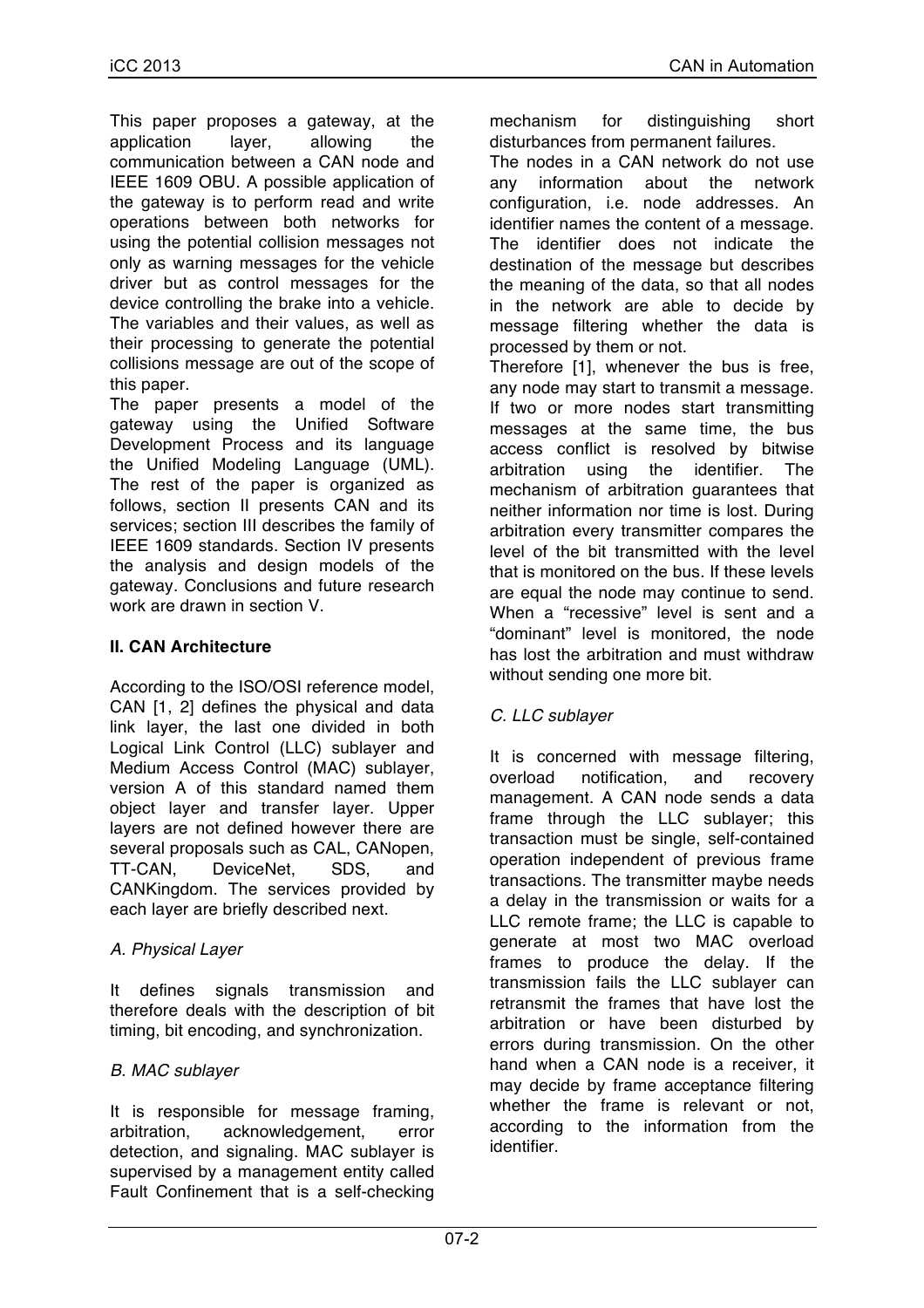### **III. WAVE Architecture**

A WAVE device is composed by a stack of standards according to the ISO/OSI reference model, as Fig. 1 shows, these standards and their services are as follows:

### *A. IEEE 802.11p*

IEEE 802.11p [3] is an extension of the IEEE 802.11. It describes the functions and services required by stations to operate in a rapidly varying environment and to exchange messages without joining a basic service set (BSS), i.e., without authentication, deauthentication and privacy services at the MAC sublayer, such as they are specified by IEEE 802.11.

### *B. IEEE 1609.4*

The services provided by IEEE 1609.4 [4] at the MAC sublayer, are the following: channel coordination, channel routing, user priority, and MSDU data transfer; as they are briefly explained below:

Channel coordination: it coordinates the channel intervals according to the channel synchronization operations so that data packets from the MAC are transmitted on the proper RF channel.

Channel routing: it controls the routing of data packets from the LLC to the designated channel within channel coordination operations.

User priority: this standard supports a variety of safety and non-safety applications with up to 8 levels of priority as defined by both IEEE 1609.3 and IEEE 802.11p. The user priority is used to contend for medium access using the enhanced distributed channel access functionality.

MAC service data unit (MSDU) data transfer: it controls the channel data transfer, so the WAVE short messages (WSM) conforming to the WSM protocol (WSMP) can be exchanged directly among devices on the control channel.

### *C. IEEE 1609.3*

IEEE 1609.3 [5] and its Corrigendum 1 [6] define WAVE networking services that represents layers 3 and 4 of the OSI model. The purpose of these standards is to provide addressing and routing services within a WAVE system, enabling multiple stacks of upper layers above it and multiple lower layers below it. Upper layer support includes in-vehicle applications providing safety and convenience to their users. WAVE networking services provides also management and data services within WAVE devices.

The data plane service carries traffic generated by, or destined for, applications. It also carries traffic between management plane entities on different machines, or between management plane entities and applications. The management plane service performs system configuration and maintenance functions. Management functions employ the data plane services to pass management traffic between devices.

The Management plane consists of the following services: application registration, WBSS management, channel usage monitoring, IPv6 configuration, received channel power indicator monitoring, and MIB maintenance; as they are briefly described next:

Application registration: an application hosted in the WAVE device should be registered with the WAVE management entity, before it will be supported by management plane services, the application sends a registration request and the WAVE management entity verifies in the management information base that a unique record is being requested, then the request shall be accepted.

WAVE basic service set (WBSS) management: this service consists of the processes involved in establishing the WBSS initiated by the WAVE management entity, the management services provided are: link establishment, dynamic WBSS, WBSS credentials, WBSS completion, and application WBSS status maintenance.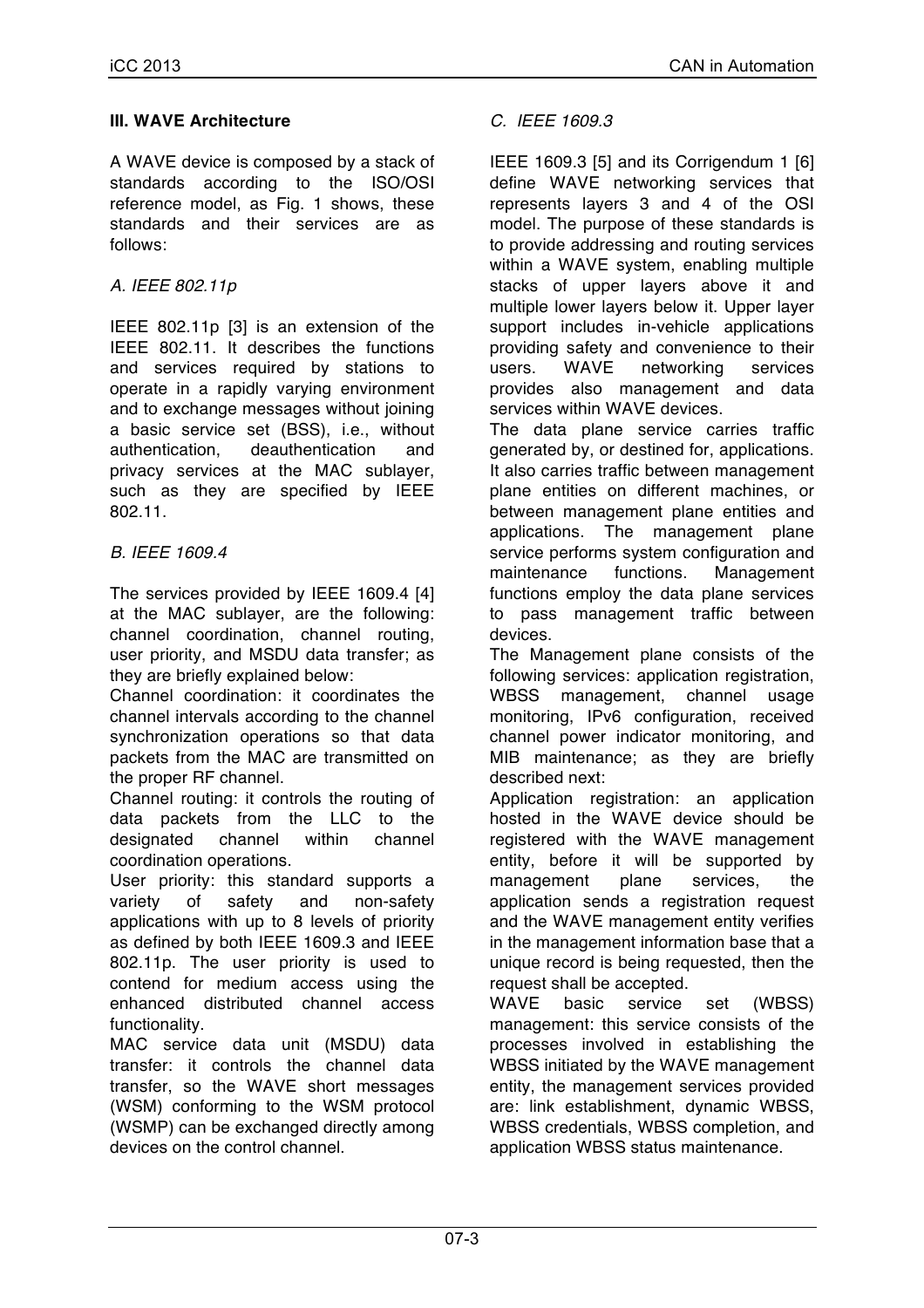| CAN         | OSI model    | <b>WAVE</b> device |
|-------------|--------------|--------------------|
|             | Application  | IEEE1609.1         |
|             | Presentation |                    |
|             | Session      |                    |
|             | Transport    | IEEE1609.3         |
|             | Network      | IEEE1609.2         |
| LLC.<br>MAC | Data Link    | IEEE1609.4         |
| Physical    | Physical     | IEEE802.11p        |

*Figure 1: CAN and IEEE 1609 layers with regard to the OSI reference model*

Channel usage monitoring: the WAVE management entity monitors the service channels that are used by WAVE devices nearby, so that, when called upon to do so, it can choose a WBSS service channel that is less likely to be congested. When the application requests the best available channel, the WAVE management entity would then use the least recently used a service channel.

IPv6 configuration: a network administrator provides the IPv6 information used by an RSU. The OBU derives the information that allows it to operate on an infrastructure network from a RSU connected to that network. Device linklocal addresses are derived locally by any WAVE device and may be used without any external configuration information.

Received channel power indicator monitoring: a WAVE device allows an application to initiate a query of received signal strength, indicative of channel quality, at a remote device, with the measurement report returned to the requesting application.

Management information base maintenance: the WAVE management entity maintains a MIB containing the configuration and status information.

## *D. IEEE 1609.2*

IEEE 1609.2 [7,9] describes the administrative functions necessary to support the core security functions as the authentication of control information and confidentiality services. It defines secure message formats, and their processing, within the dedicated short-range communication (DSRC)/WAVE system. The standard covers methods for securing WAVE management messages and application messages, with the exception of vehicle-originating safety messages. The authentication service ensures that the information is received from a reliable source; authentication protects legitimate nodes from attacks like masquerading, transaction tampering, broadcast tampering, GPS spoofing, replay attack or black hole [8]. To achieve the authentication in WAVE architecture the IEEE 1609.2 proposes the usage of digital certificates. A signed message includes a certificate chain that is a list of previous digital certificates that authorized the vehicle's certificate; the first digital certificate in the certificate chain is know as the root certificate which is issued by a higher authority such as a governmental agency; through chain certificate

construction the information source are validate. Every digital certificate in the certificate chain is compared against the Certificate Revocation List (CRL) to guarantee that none digital certificate has been revoked. The CRLs are constantly updated, when this occurs the node will check its storage certificates.

The confidentiality service protects data from unauthorized disclosure. The information is protected from some critical issues as inside and upside eavesdropping, and location tracking. IEEE 1609.2 [9] standard supports the Advanced Encryption Standard with Counter with CBC-MAC mode (AES – CCM mode) block cipher algorithm, with some variants: to encrypt a message with AES-CCM, the sender shall use the mechanism defined by NIST SP 800-38C. If more than one message is encrypted with the same AES-CCM key, the sender shall use a different nonce for each message. The formatting mechanism used shall be the one described in Appendix A.2 of NIST SP 800-38C; and the symmetric key used in AES-CCM shall be encrypted using the Elliptic Curve Integrated Encryption Scheme (ECIES) as specified by IEEE Std. 1363a-2004.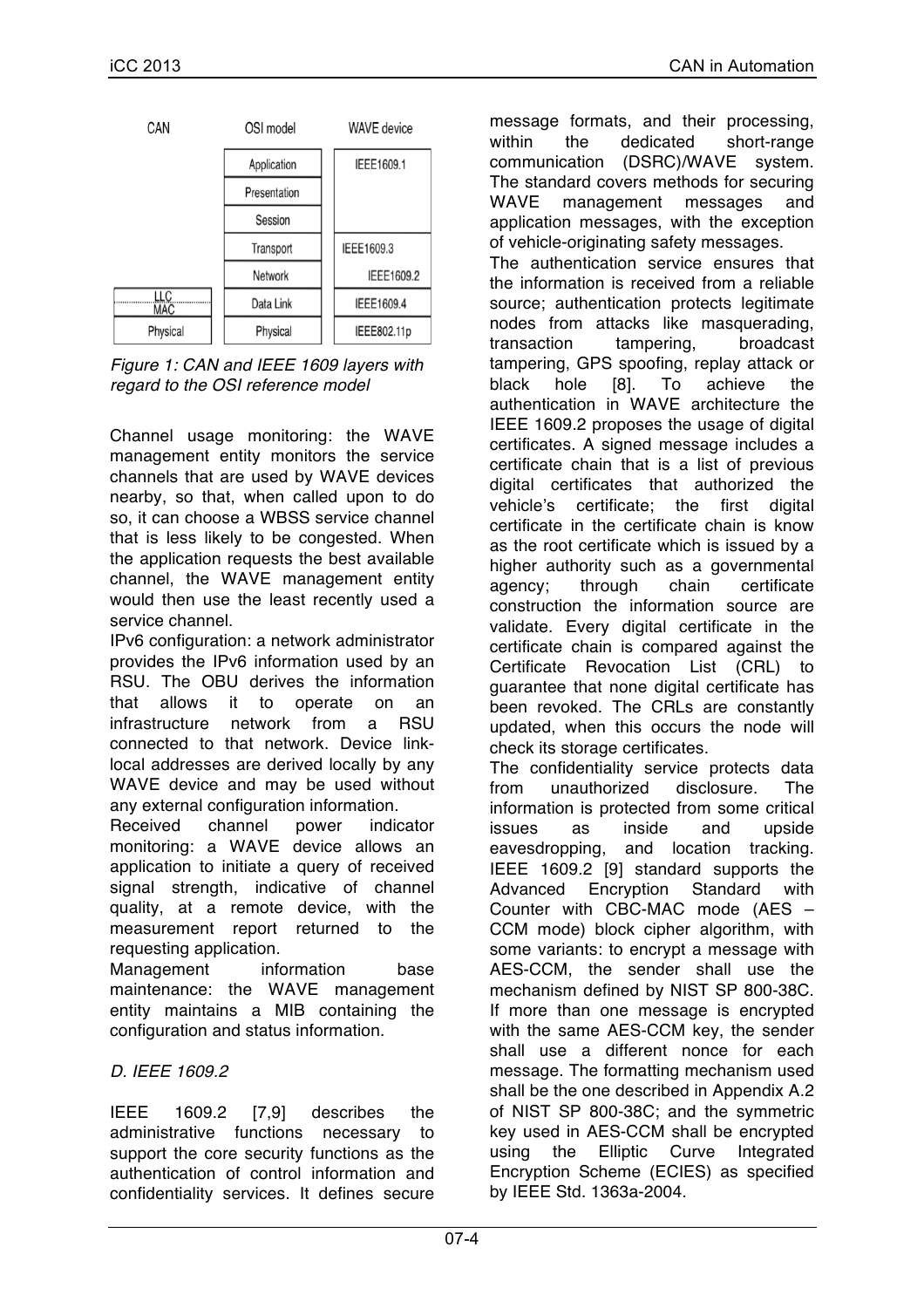### *E. IEEE 1609.1*

IEEE 1609.1 [10] is a withdrawn standard; nevertheless it describes an application that consists of the WAVE resource management (RM) and its partner the resource command processor (RCP), providing services to a remote entity, a resource management application (RMA). The RM relays orders from the RMA to the RCP. In turn, the RCP executes the commands and returns responses to the RMA through the RM. Whereas the RCP is in OBUs, the RM may reside in an OBU and RSU.

Implemented as a WAVE application, RM provides services to the RMA allowing access to both the memory and the user interfaces within the OBUs, and also connections to other on board equipment controlled by the RCP. RM acts as if it were an application layer for an RMA.

In general, RMA communicate with one or more RMs through a wired network, while an RM is communicating with an RCP on the wireless link.

### **IV. Gateway IEEE 1609 - CAN**

The unified software development process [11] is guided by the use cases, based on the architecture, and it is iterative and incremental. This methodology allows constructing the following models: use cases, analysis, design, deployment, implementation, and test. Each model, in turn, is composed of several diagrams defined by the unified modeling language (UML).

This section presents the gateway's architecture, analysis and design models.

## *A. Gateway's architecture*

IEEE 1609.1 standard specifies the communication between RMA and RM as well as the communication between an RM, that can be located in an RSU or an OBU, and RCP hosted in an OBU, but the communication between the RCP and the internal networks of the vehicle is outside the scope of that standard.

Therefore, this paper proposes a gateway, at the application layer of one CAN node, to serve as interface between the RCP and CAN network, as it is shown in Fig. 2. The gateway has a table that defines all the identifiers of the CAN messages, named CAN ID table. As it was described in section II, an identifier describes the meaning of the data, so all CAN nodes decide by message filtering whether the data is processed by them or not.

In this way, the gateway will have the values of all the identifiers of the CAN messages, although the CAN ID table may be configured with only the interested identifiers, such as that of the ABS.

The gateway is composed of a CAN-IEEE 1609 protocol entity that manages the writing and reading requests from CAN network and WAVE device. This entity will be the only one who can access the CAN ID table in the gateway; through a new set of proposed primitives like read and write request and responses the gateway communicates with the RCP, in this way the interconnection between CAN and IEEE 1609 may be possible.

On the other hand in the WAVE network, an RMA, in its simplest form, retrieves data in blocks of memory that reside on the OBU. The blocks of memory are known as pages and are part of the OBU RCP resources. Some pages are accessible to all RMAs; others are registered to a specific RMA and accessible only by that RMA.

There are three types of pages as follows: the storage pages of read/write general purpose, the memory-mapped pages used as user interfaces, and the transfer pages provided as a means of interfacing with onboard equipment and networks, such as **CAN.** 

Therefore, one transfer page shall be associated with CAN and controlled by the RCP. The authorized RMA reads and writes data from and to this page, and the data will be transferred to the associated interface.

Fig. 2 shows the communication between an application associated with an RMA and the CAN network using the RM, the RCP and the gateway.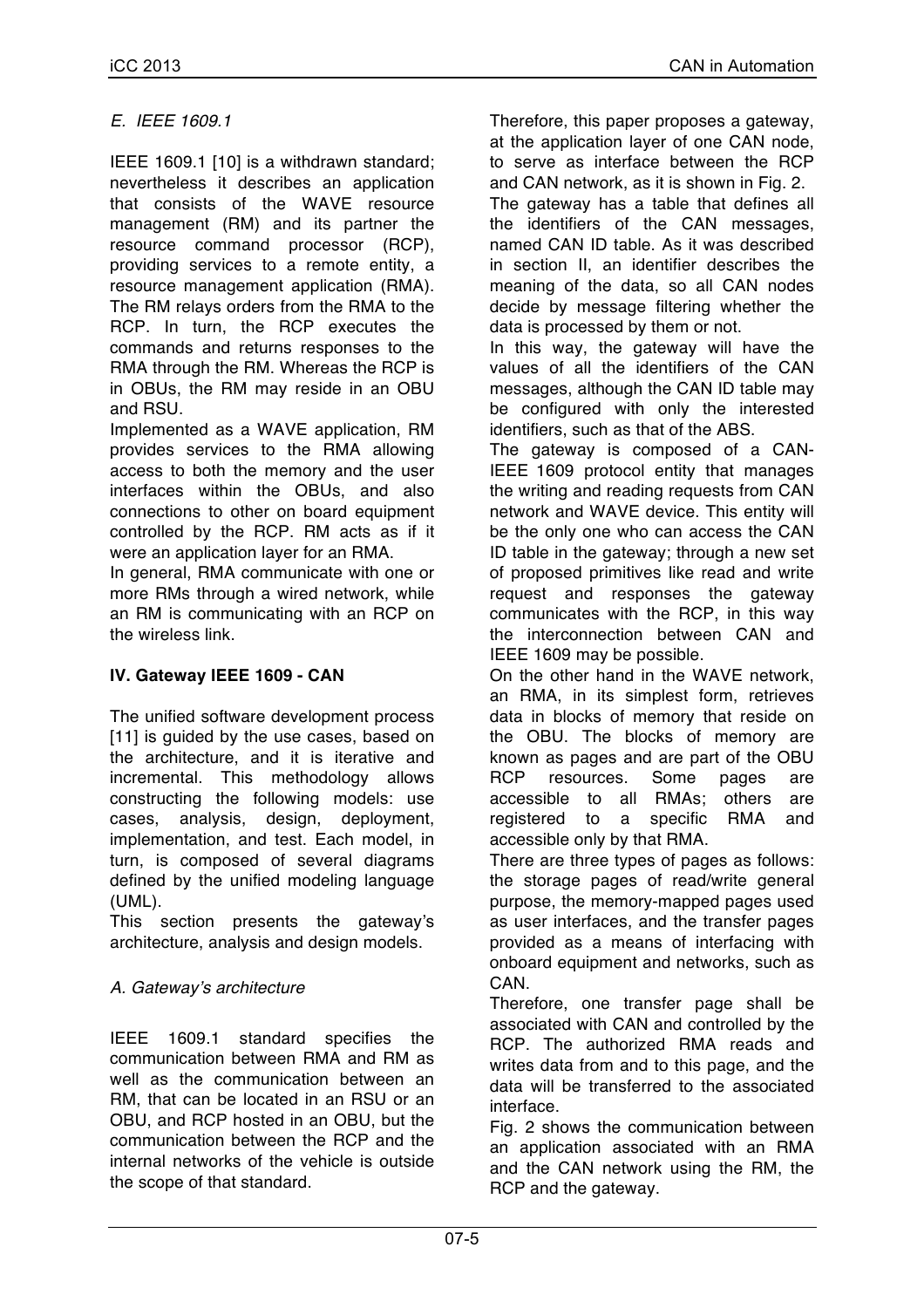

*Figure 2: Interconnection between CAN and IEEE 1609*

It can be noted that IEEE 1609.1 defined the communication between the RM and RCP by means of commands and responses (named ASDU in Fig. 2), such as: Reserve/Release partition, Reserve/Release memory page, Read/Write memory pages, Sleep transaction, Insert message, Set user interface. The syntax of these commands can be consulted in [10].

In the same way, IEEE 1609.1 defined the communication between RMAs and RM by means of services (named APDU in Fig. 2) such as: RMA-Activate (Request, Response), RMA-Notify (Indication, confirmation), RMA-TerminateSession (Indication, Confirmation), RMA-Exchange (Request, Response, Conformation), RMA-Deactivate (Request, Response).

### *B. Analysis model*

This model is composed of the use cases diagram and a first approach to the class diagram. The former describes the services provided by the system to the actors (users playing a role in the system). The Fig. 3 shows the read and write services from and to CAN, which are described below.

*Write to CAN*: The gateway receives a write request from the RCP, the request contains the identifier of the CAN message and its value. The CAN-IEEE 1609 protocol entity serves the request and builds a CAN data frame requesting its transmission to its LLC sublayer, the entity waits for an acknowledge and after its reception writes the new value into the CAN ID table. Finally the entity sends to RCP a write confirmation.



*Figure 3: Use case diagram of the gateway CAN-IEEE 1609*

*Read from CAN*: The gateway receives a read request from the RCP, the request contains the identifier of the CAN message. The CAN-IEEE 1609 protocol entity reads the value from the CAN ID table and sends the value as a read confirmation. It can be noted that CAN ID table stores the most recent values of all the identifiers.

*Write*: The gateway's LLC sublayer is configured to filter all the CAN data frames, i.e., for receiving all the CAN identifiers. In this way, when a CAN node transmits a data frame the CAN-IEEE 1609 protocol entity receives the new value and writes it into the CAN ID table.

Read: The gateway's LLC sublayer filters a remote frame from the CAN bus, it waits the transmission of a data frame with the same identifier by a CAN node; after reception notifies to the CAN-IEEE1609 protocol entity as a write request for update the new value into the CAN ID table.

### *C. Design model*

This model is composed of the following UML diagrams: refined classes, sequence, collaboration, state, and activity. In order to keep compact this document this section presents only the class and sequence diagrams, the rest can be consulted in [12].

Fig. 4 shows the class diagram, it is a refined version of the class diagram of the analysis model and shows the relationships between the classes as well as their attributes and methods.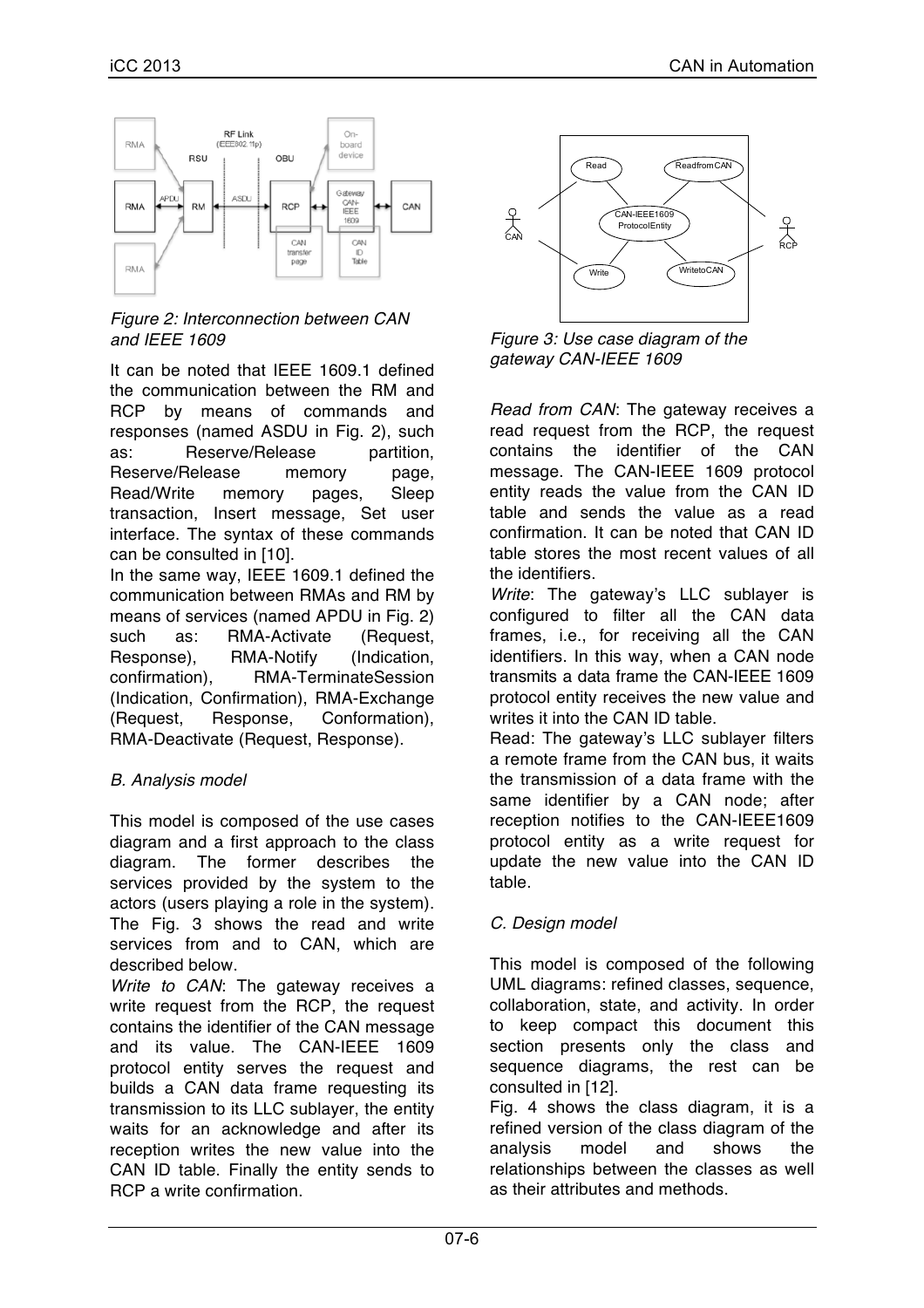It can be noted that the gateway is composed of both the CAN-IEEE 1609 protocol entity implementing the read and write services, and the CAN ID table. This class has two relations, one with its LLC sublayer and the other with the RCP.

The class RCP defines as methods the commands required for communicating with the RM and also the methods for requesting the gateway's services.

The sequence diagrams show the objects in the system and how they interact. Fig. 5 shows the sequence diagram of the Write use case. Fig. 6 and 7 show the sequence diagrams of the WritetoCAN and ReadfromCAN use cases.

It can be noted that these services may be called when the RCP receives from RM the following commands write memory page and read memory page, which are not shown. However, a real-time analysis will be required in order to bound the latency time.



*Figure 4: Class diagram of the gateway CAN-IEEE 1609*



*Figure 5: Sequence diagram of the Write service*



*Figure 6: Sequence diagram of the WritetoCAN service*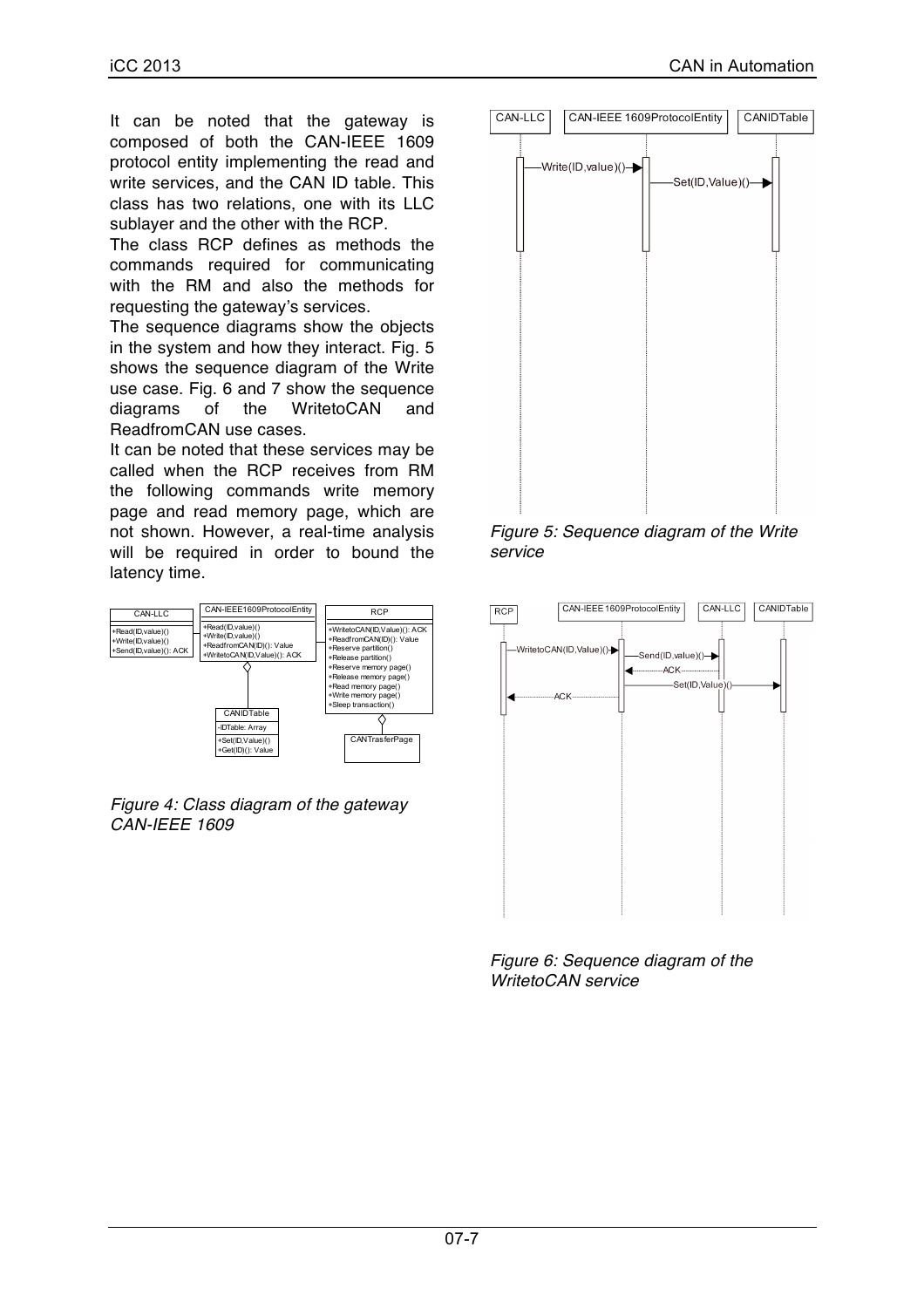

*Figure 7: Sequence diagram of the ReadfromCAN service*

### **V. Conclusion**

This paper has presented the model of a gateway for the interconnection of the Controller Area Network and IEEE 1609 standards that defines Wireless Access in Vehicular Environment (WAVE) including the communications vehicle-to-vehicle and vehicle-to-infrastructure.

The goal of the gateway is to use the potential collision messages not only as warning messages for the vehicle driver but as control messages for the device controlling the brake into a vehicle. Nevertheless, the variables and their values, as well as their processing to generate the potential collisions message are our future research work.

The gateway is developed using the unified software development process and its language the unified modeling language. The paper has presented the analysis and design model. The implementation and test models are our future research work as well as the realtime and security analysis of the interconnection.

Silviana Juárez Chalini Universidad de la Cañada Carr. Teotitlán-San Antonio Nanahuatipan km 1.7 MX-68540 Teotitlán de Flores Magón, Oaxaca Tel.: +52-236-3720712 E-mail: sjchalini@unca.edu.mx

Miguel Angel León Chávez Benemérita Universidad Autónoma de Puebla 14 sur y av. San Claudio, CU, Edif. 104A. MX-72570 Puebla Tel.: +52-222-2295500 ext. 7213 Fax: +52-222-2295672 E-mail: mleon@cs.buap.mx

### Gladys Diaz

L2TI – Institut Galilée Université Paris 13, Sorbonne Paris Cité Avenue J-B Clément FR-93430 Villetaneuse Tel.: +33-1-49404062 Fax: +33-1-49404061 gladys.diaz@univ-paris13.fr www-l2ti.univ-paris13.fr/~diaz

#### **References**

- [1] R. Bosch, GmbH. CAN Specification Version 2.0. Postfach 50, D7000 Stuttgart 1, Germany. 1991.
- [2] ISO 11898-2. International Organization for Standardization. Road Vehicles – Controller Area Network (CAN) – Part 2: High Speed Medium Access Unit, 2003.
- [3] IEEE Std. 802.11p. Standard for Information technology – Telecommunications and information exchange between systems – Local and metropolitan area networks – Specific requirements, Part 11: Wireless LAN Medium Access Control (MAC) and Physical Layer (PHY) specifications. Amendment 6: Wireless Access in Vehicular Environments. IEEE Computer Society, 2010.